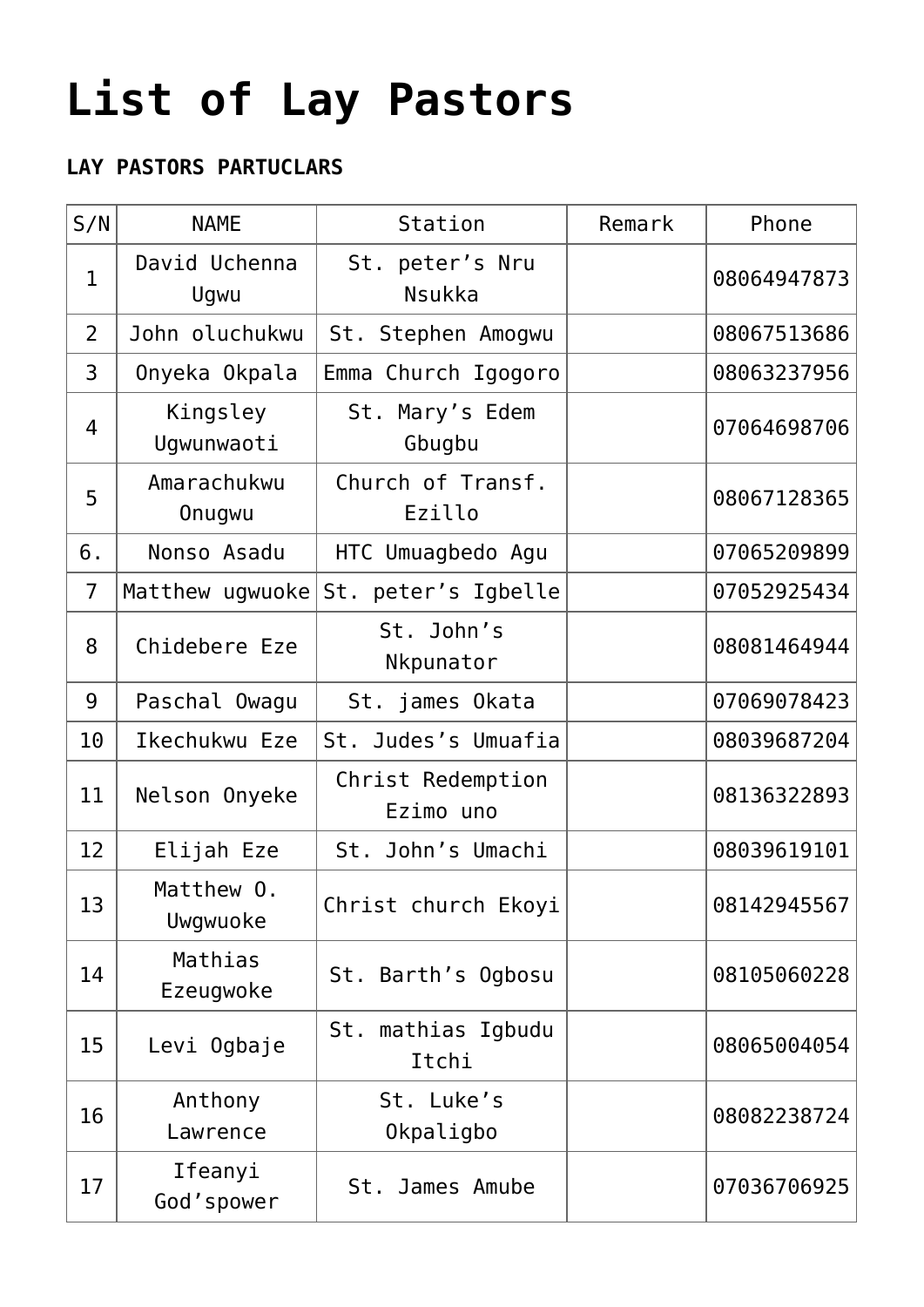| 18 | Levi Asogwa                 | St. Paul's Umuagama              | 08035087576 |
|----|-----------------------------|----------------------------------|-------------|
| 19 | Emmanuel Eze                | Christ church Nguru              | 08139041397 |
| 20 | Chukwudi<br>Ezeakor         | St. Stephen's Ezzi               | 08027899219 |
| 21 | Ugochukwu<br>Ozokafor       | Emma church Alor-<br>Unor        | 08039307871 |
| 22 | Paul C. Ugwuja              | Christ Rempt.<br>Ogurugu Ibagwa  | 08085534165 |
| 23 | Sunday E nnadi              | Emm church Nkalagu<br>obukpa     | 09050345231 |
| 24 | Samuel<br>Abbabuike         | Emma Chr. Umu opu-<br>agu        | 08063190201 |
| 25 | Sunday Ossai                | All Saints Ihe Alo-<br>Unor      | 08067664076 |
| 26 | Godsent Omeje               | Emma. Chr Onueme                 | 08163515170 |
| 27 | Christian u,.<br>Ugwu       | St. Luke's Ugwu<br><b>Ogene</b>  | 08130656505 |
| 28 | Victor o. Ugwu              | St. Faith chr Amula              | 07035758053 |
| 29 | Kenneth Asogwa              | St. James Ogbozalla              | 07068971627 |
| 30 | Johnson D.C<br>Ezugwu       | St. paul's chr.<br>Ohum orba     | 08037366847 |
| 31 | Martins<br>Ezemeagu         | Emma chr Edem Ani                | 07015264047 |
| 32 | Benjamin c<br><b>Owoche</b> | Christ chr Iheakpu<br>Obollo     | 07065483137 |
| 33 | Kenneth C Eze               | St. Luke's Amufie                | 07067474727 |
| 34 | Sunday D.<br>Olinya         | Church of Pentecost<br>Amaonicha | 08139603294 |
| 35 | Godwin Ugwu                 | St. Luke's Diogbe                | 07067131615 |
| 36 | Amos i. Ugwoke              | Our Savior Enugu<br>Ugbene       | 08168463325 |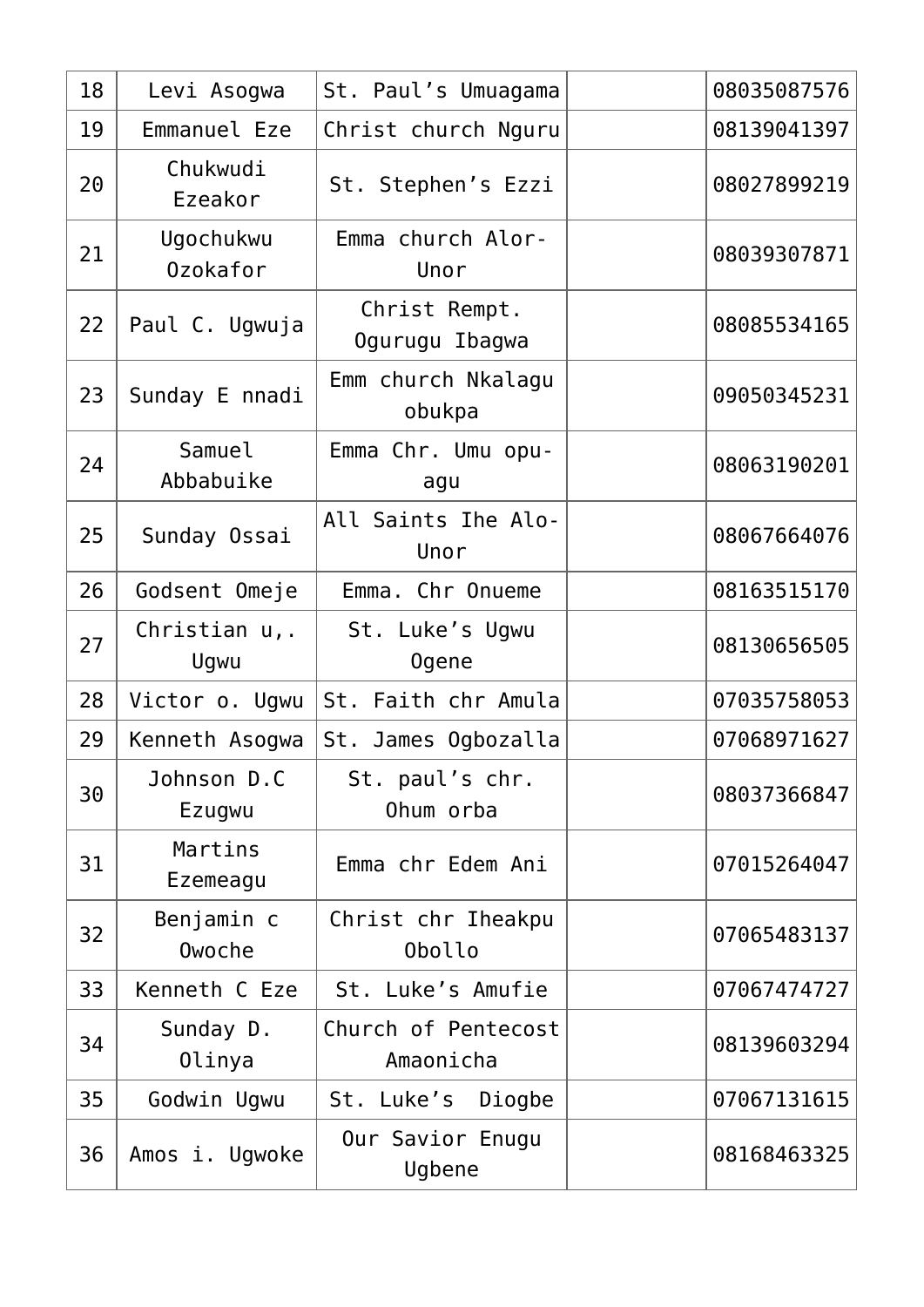| 37 | Christopher<br>Agbo    | St. Peter's owere<br>Ezeorba    | 08035719997 |
|----|------------------------|---------------------------------|-------------|
| 38 | Isaiah Ogbonna<br>Ugwu | St. Mark's ofor                 | 08064766442 |
| 39 | Levi C. Ugwu           | St. Peter's Ajona<br>0gbo       | 07016019852 |
| 40 | Onyekachi<br>Ezugwu    | Christ chr Eha<br>Azuabor       | 08101293980 |
| 41 | Jonas C Agbeze         | Our Savoir umukabi              | 08037538013 |
| 42 | Victor o. Eze          | St. Peter's Igga                | 07033569471 |
| 43 | Emmanuel c.<br>Igara   | St. mark's Obaka<br>unadu       | 08066842815 |
| 44 | Nnabuike Agbo          | St. Peter's Ugwuobi             | 07081209622 |
| 45 | ThankGod C.<br>Elebe   | Christ chr Amebo<br>Iroji       | 08036755026 |
| 46 | Isaiah Amah            | Christ chr Opanda               | 08084480834 |
| 47 | Ugo Eneasato           | St. Paul cathedral              |             |
| 48 | Linus Okonkwo          | Goodshaphered Ala<br>oha        | 08036422620 |
| 49 | Mathias Diara          | Emma Chr. Edem-Nru              | 07068948675 |
| 50 | Sunday C Okoro         | St. paul's Uda                  | 08066294623 |
| 51 | Celestine C.<br>Ugwu   | HTC Inyi                        | 07065224086 |
| 52 | Festus Igara           | New Jerusalem chr<br>0gwu       | 08151535646 |
| 53 | Daniel o Abugwu        | Ang. Chr Gbudugbu<br>ozalla     | 07060552529 |
| 54 | Michael o.<br>Idike    | Chr of Ress Ogba<br>Agu Obukpa  | 08064445039 |
| 55 | Friday Nnamani         | St. Luke's Nsukka               | 07032475065 |
| 56 | Anthony Aruma          | Chr of Nativity<br><b>Ohodo</b> | 08034630667 |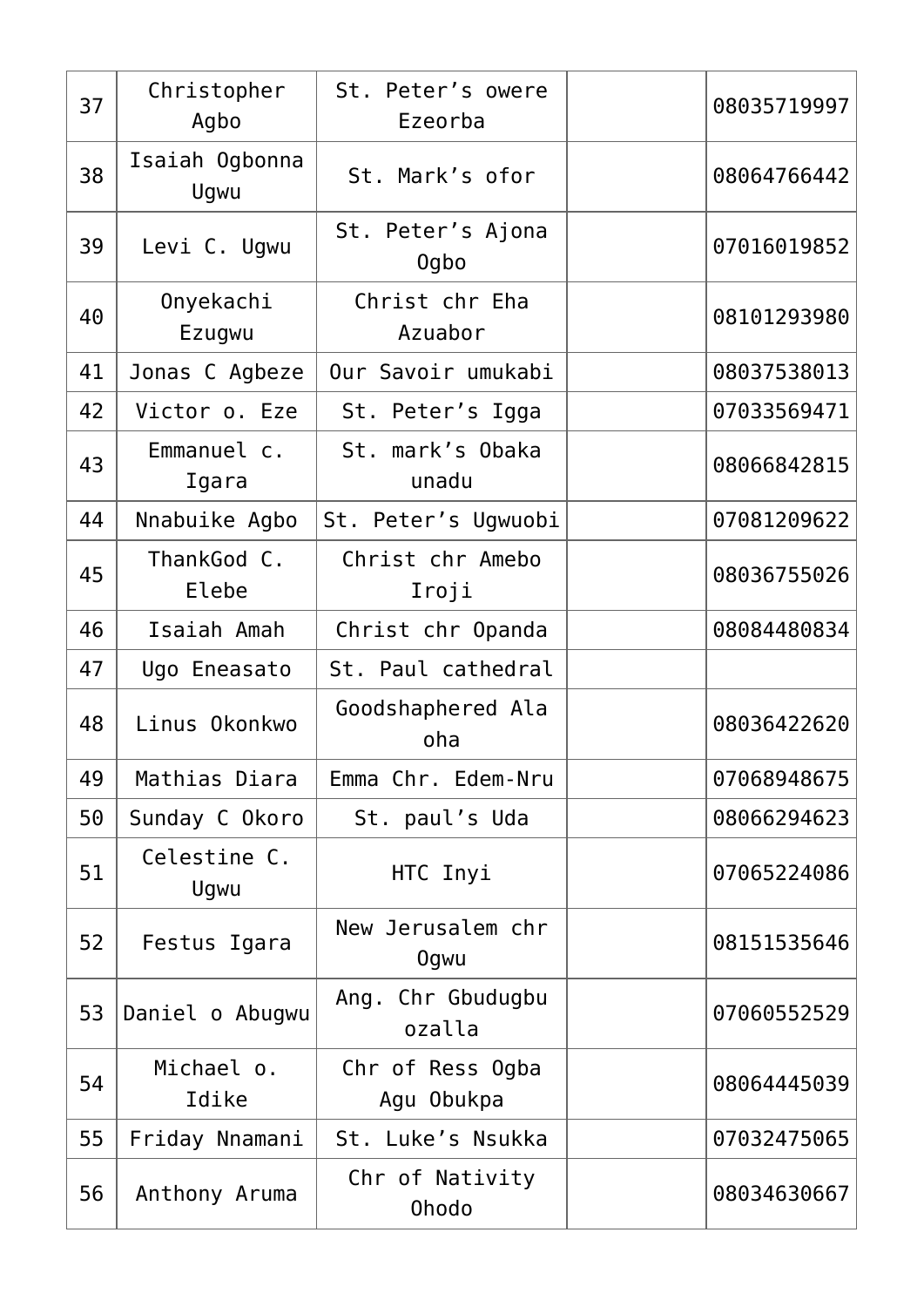| 57 | Nnaemeka Asadu                | Christ chr Akutara<br>Obimo      | 08032306562 |
|----|-------------------------------|----------------------------------|-------------|
| 58 | Gideon Attah                  | New Bethel Odenigwe              | 08064647223 |
| 59 | Tochukwu<br>Chidume           | Ascension chr Isi<br>olu uda     | 08030439108 |
| 60 | Israel Kanayo                 | Our Savoir's<br>Edemani          | 08129374906 |
| 61 | Emmanuel<br>Nwachukwu         | St. Michael Elue<br><b>Ohodo</b> | 08165646424 |
| 62 | Godwin Okoro                  | Christ chr Ugbene-<br>Lejja      | 07068985753 |
| 63 | Johnmartins<br>Ugwoke         | St. Peter's Imeokpe              | 07030183447 |
| 64 | Samson T. Eze                 | St. Matt. Odumogwu               | 07037457882 |
| 65 | Maduakolam<br><b>Iheanero</b> | St. James Urukpa<br>Ezimo Agu    | 07060994385 |
| 66 | Osmond Ogbu                   | Christ Redmpt.<br>Ob/Etiti       | 07087406865 |
| 67 | Meshach Nnamani               | Church of Advent<br>Amidi Ohemje | 08064228110 |
| 68 | Emmanuel Ossai                | St. Barths Ibuko-<br>Opi         | 08163451519 |
| 69 | Kenneth Ik Onah               | Christ chr. Ubahu                | 07031023191 |
| 70 | Samuel Abonyi                 | Emma chr Amaokpu                 | 08134377076 |
| 71 | Nelson Onah                   | Ang chr. Aguego<br>umuopu        | 07038259716 |
| 72 | Sylvanus<br>Ozunkwo           | St. Mark Obukpa                  | 07052046264 |
| 73 | Benjamin Eze                  | Transfiguration<br>Okwurume      | 08082224471 |
| 74 | Augustus E.<br>Odoabuchi      | Christ chr Umueze                | 08073031761 |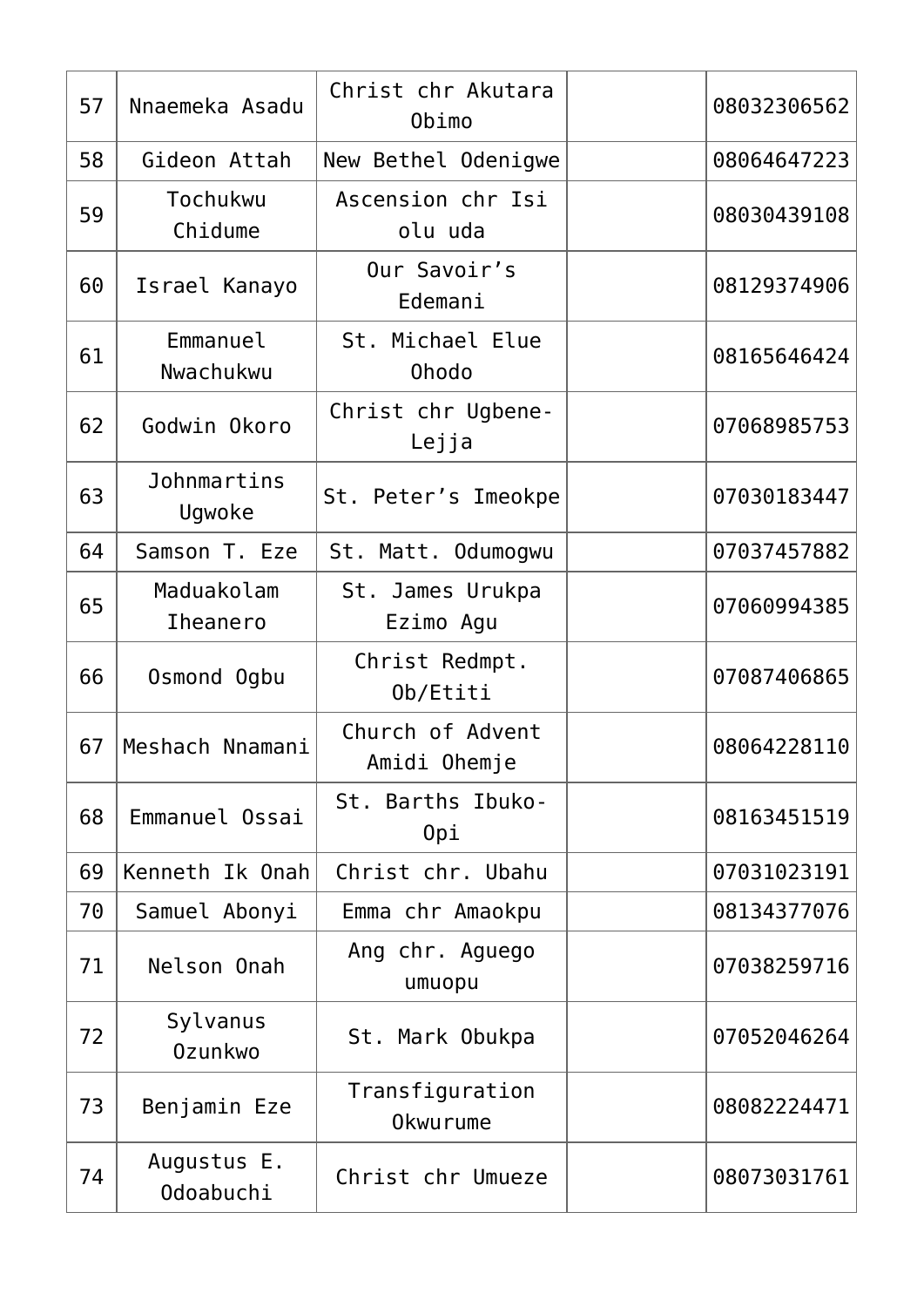| 75 | Joseph c.<br>Ugwuoke       | St. Peter's Iyionu                    | 08167938369 |
|----|----------------------------|---------------------------------------|-------------|
| 76 | Benson O. Ugwu             | St. Barths Umuaji                     | 07035350148 |
| 77 | Chukwudi<br>Dingwoke       | St. Michael<br>Akpatoro               | 08036238749 |
| 78 | Vincent<br>Chijioke        | St. Stephen's Anuka                   | 08158189306 |
| 79 | Innocent<br>Odinakachi     | St. Michael&All<br>Angels Owereobukpa | 07033126067 |
| 80 | Kenneth Eze                | St. Mark's chr<br><b>Ohodo</b>        | 08068558460 |
| 81 | Joseph Ezeja               | Chr. Of<br>Transfiguration<br>Amufie  | 08084112015 |
| 82 | Ikeakaghichukwu<br>Ogbonna | Bethel chr. Owere<br>Ibagwa-Aka       | 07033126067 |
| 83 | Kenneth C.<br>Ugbabe       | St. Philips Echara                    | 08161349438 |
| 84 | Emmanuel Agbaji            | Chr. Of Pentecost<br>Nkpamte          | 07038335257 |
| 85 | Sopuluchi<br>Ugwunnadi     | Zion chr. Nkalagu<br>Obukpa           | 07082079999 |
| 86 | Peter Ezema                | Resurrection chr.<br>Okpara           | 08030466591 |
| 87 | Israel Abugu               | Christ chr. Itchi-<br>Agu             | 08034609917 |
| 88 | Daniel Ugwuanyi            | Emma chr. Aukunitor                   | 08068261767 |
| 89 | Patterson Omeje            | All Saints Uvuru                      | 08032680530 |
| 90 | Jacob Eze                  | Christ chr. Ama-<br>ikpo Ani Alo-Unor | 07038813992 |
| 91 | Cosmas Asogwa              | St. Mark's Breme<br>Eha-Ndiagu        | 08165823461 |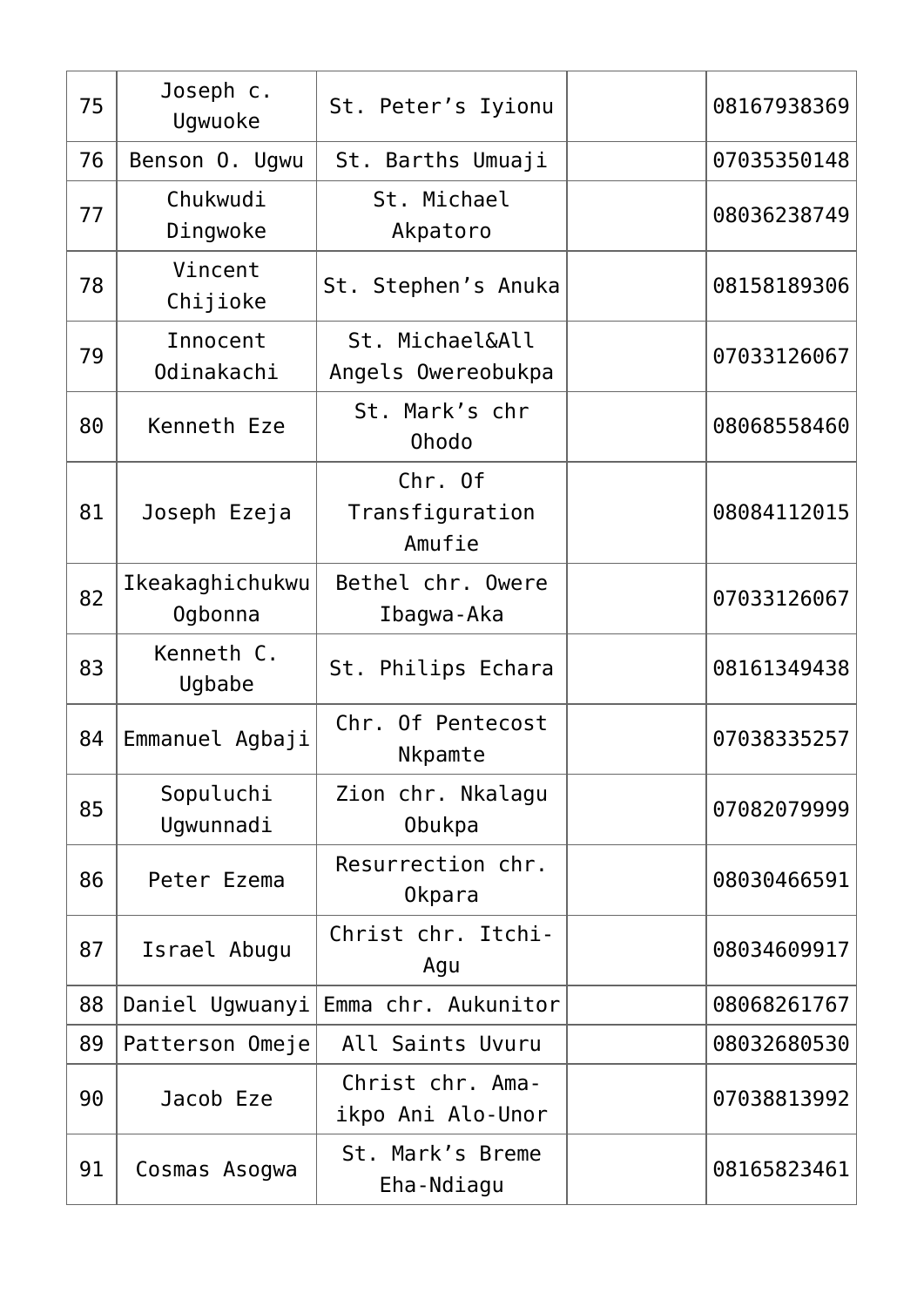| 92  | Franklin C.<br>Agbo   | St. Mary's Ama-Orba                    | 07064631542 |
|-----|-----------------------|----------------------------------------|-------------|
| 93  | Joseph C. Ezema       | Chr. Resurr. Power<br>Agu iheakpu Awka | 08060513176 |
| 94  | Christopher<br>Okeagu | Victory chr. Amufie                    | 07063192995 |
| 95  | Joshua . I.<br>Omeke  | St. Nicholas<br>Akaibute Ozalla        | 08069341135 |
| 96  | Theophilus C.<br>Eze  | All Saints Ede-<br>Oballa              | 08065790860 |
| 97  | Matthew<br>Onoduoma   | St. Philip Ozalla                      | 07038111330 |
| 98  | Emmanuel Opeche       | All Saints Umuna                       | 07062048502 |
| 99  | Ifeanyi Ugwuja        | Christ chr. Agu-<br>Orba               | 07063743916 |
| 100 | Harrison Amah         | Victory<br>Chr.Umuosigide              | 09035061477 |
| 101 | James E. Eze          | All Saint Agu Amagu                    | 07054066339 |
| 102 | Chinedu Eze           | All Saint Farm<br>Setlement            | 08065392008 |
| 103 | Paul.c Asogwa         | St. Paul Umuonoja<br>AguIbeje          | 08082619885 |
| 104 | Fredrik Eze           | James Umuogbo Ulo                      | 07030749840 |
| 105 | Joel O. Ogbu          | St. Paul's Ibagwa<br>Ezimo             | 08158082567 |
| 106 | John A. Okoro         | Chr. Of Resrr Ikem<br>Ibagwa-Aka       | 08068967007 |
| 107 | Sunday Igbokwe        | Emma. Chr.Onicha<br>Enugu-Ezike        | 07067033424 |
| 108 | George Ugwu           | St. Luke's Agu-<br>Onicha              | 08065255114 |
| 109 | Samson Okoli          | St. John's OvokoAgu                    | 07036775567 |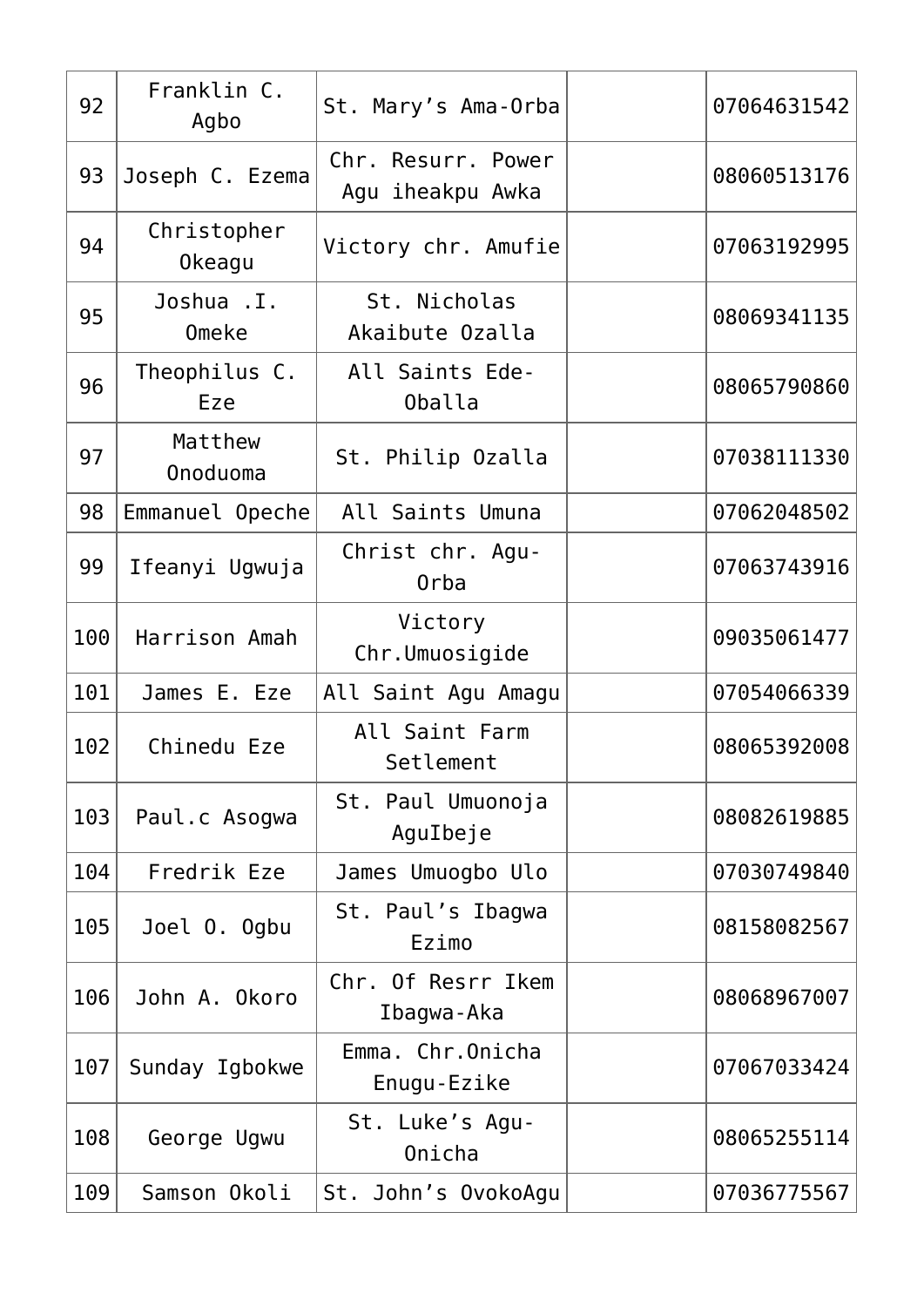| 110 | Felix Amuka          | St. Mary's Ajona                     | 08066391209 |
|-----|----------------------|--------------------------------------|-------------|
| 111 | Oliver<br>Nwaeebonyi | St. Peter's Aji                      | 08061103554 |
| 112 | Obinna Uzuagu        | AllSaints Agbamere                   | 08033349889 |
| 113 | Andrew Ugwuoke       | St. Stephen<br>Umulokpa              | 08067057984 |
| 114 | John o. Nwachi       | All Saints Ikpamodo                  | 07032325426 |
| 115 | Eugene Ezema         | St. MichaelUmuagada<br>Ette          | 08064136835 |
| 116 | Timothy Urama        | Chr of Holy Spirit                   | 07034599080 |
| 117 | SamuelIk. Okoro      | Chr of<br>Transfiguration<br>Ekwegbe | 08037466507 |
| 118 | Anthony Ezema        | Emma. Chr. Nrobo                     | 08036899594 |
| 119 | Elijah B.C Ede       | HTC Uwani-Ugwu                       | 08064660028 |
| 120 | Emmanuel Onah        | St.Simon Ohagu<br><b>Ovoko</b>       | 08062760936 |
| 121 | Samuel. 0.<br>Ezeora | Emma Chr Umuopu<br>Umueze            | 09051996050 |
| 122 | Cosmas Asogwa        | St. Mary's Church<br>Ajara Umuida    | 08165823461 |
| 123 | Stephen A. Ugwu      | All Saints Ugwunani<br>Aku           | 07031346660 |
| 124 | Jeremiah Onwura      | Mount. Zion Amenu<br>Edem            | 08140748699 |
| 125 | Peter Ugwu           | Chr of Holy Spirit<br>Umuogbo Agu    | 08077230385 |
| 126 | Chinedu Nwani        | St. Augustin Ubom                    | 08064679853 |
| 127 | Daniel Akarue        | St. Stephen Imilke<br>Ibagwa Aka     | 09036954459 |
| 128 | Simon<br>Ugwu        | Goodshpered<br>Edeoballa             | 08134278400 |